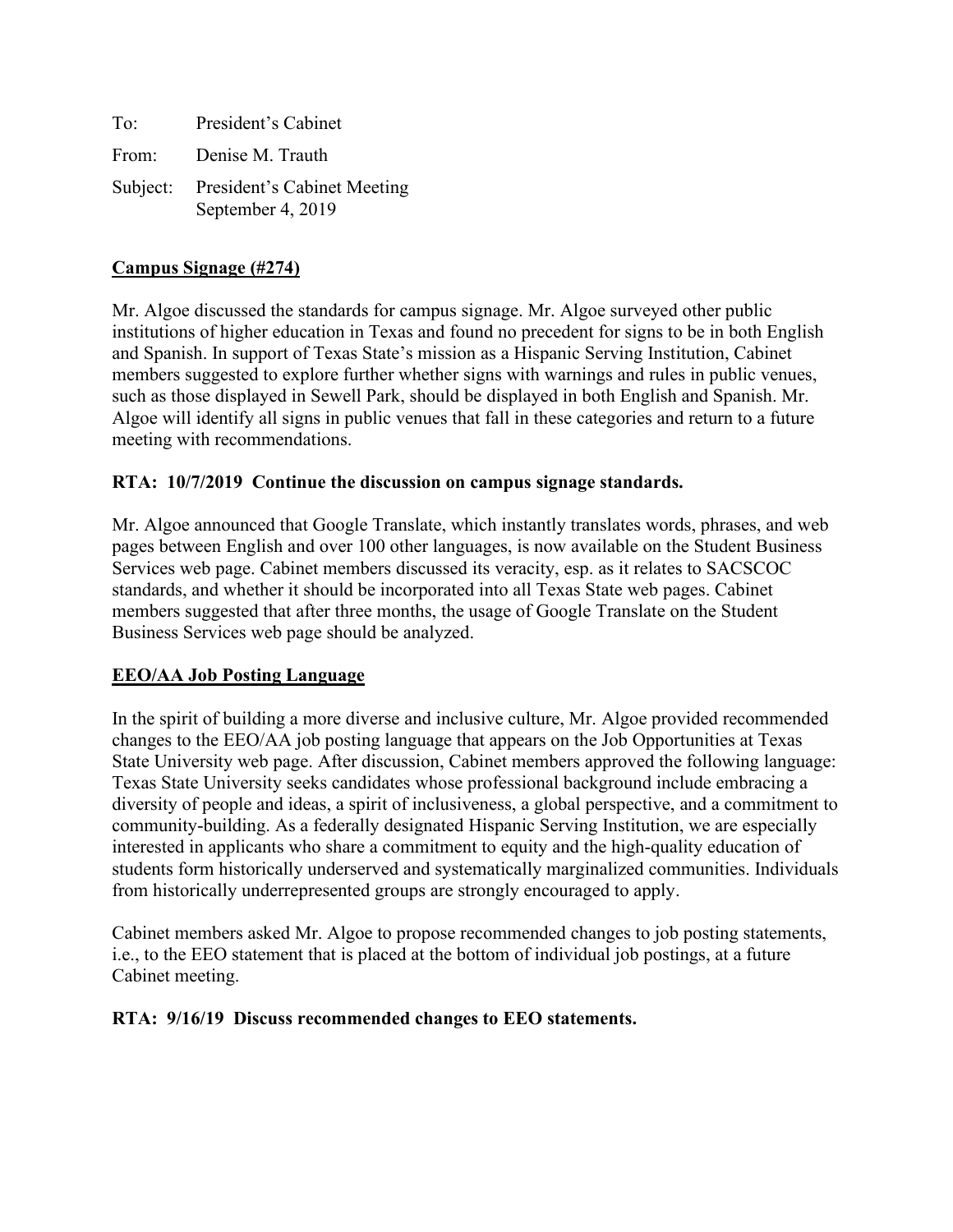## **Budget Cycle (#160)**

Mr. Algoe discussed the permanent staff salary savings process. Beginning in Fiscal Year 2019 budgets, ten percent of permanent staff salary savings recaptured at the Vice President-level will be transferred to the President's staff group item to support strategic initiatives on a permanent basis. Furthermore, ten percent of salary savings from positions sitting vacant for a period of time will also be transferred to the President's staff group item to support strategic initiatives on a one-time basis.

# **University Websites**

Provost Bourgeois discussed identifying managers of university websites. Ms. Evy Gonzales will develop and maintain a university-level Hispanic Serving Institution web page. Ms. Victoria Black will develop and maintain a university-level First Generation Students web page. Ms. Ameerah McBride and Dr. Stella Silva will maintain the university-level Diversity and Inclusion web page. Dr. Smith agreed to facilitate a meeting with Ms. McBride, Dr. Silva, Dr. Sherri Benn, and Mr. Jesse Silva to discuss coordination/maintenance of information displayed on the Diversity and Inclusion web page and the Diversity Connections web page and to discuss whether both web pages should continue to exist or if the information from the Diversity Connections web page should be transferred to the Diversity and Inclusion web page.

# **Board of Regents Follow-Up (#57)**

Mr. Algoe reviewed actions taken and discussions held at the August 2019 meeting of the TSUS Board of Regents. In particular, among the discussions for future action, Mr. Algoe addressed Texas State's emerging proposal for tuition and fee increases for the next two fiscal years (i.e., FY 2021 and 2022) that will be considered at the November 2019 Board of Regent meeting. The proposal will be benchmarked against institutions of higher education that are similar to Texas State and include justifications for a proposed increase in tuition and fees. Mr. Algoe summarized that some of the fiscal challenges that warrant tuition and fee increases at Texas State are the rising costs of: tuition waivers from the Hazlewood Act, inflation, and health insurance. Provost Bourgeois added that while the size of the freshman class continues to increase year over year, enrollment growth continues to be challenged because of a highly competitive market for transfer students, significant improvements in student success as reflected by the increasing number of students Texas State graduates annually and the decrease in time-todegree especially seen in the undergraduate student population, and a decrease in postbaccalaureate enrollments because of the strength of the central Texas job market. While these factors translate into a reduction in average time to degree completion and an increase graduation rates, which are both positive outcomes, these factors constrain revenue generation. With that in mind, Mr. Algoe presented preliminary recommendations for tuition and fee increase scenarios.

Mr. Algoe reported that contracts will no longer be signed at Board of Regents meetings. Contracts will be approved at the Board of Regents meeting, but signed by TSUS at a later date.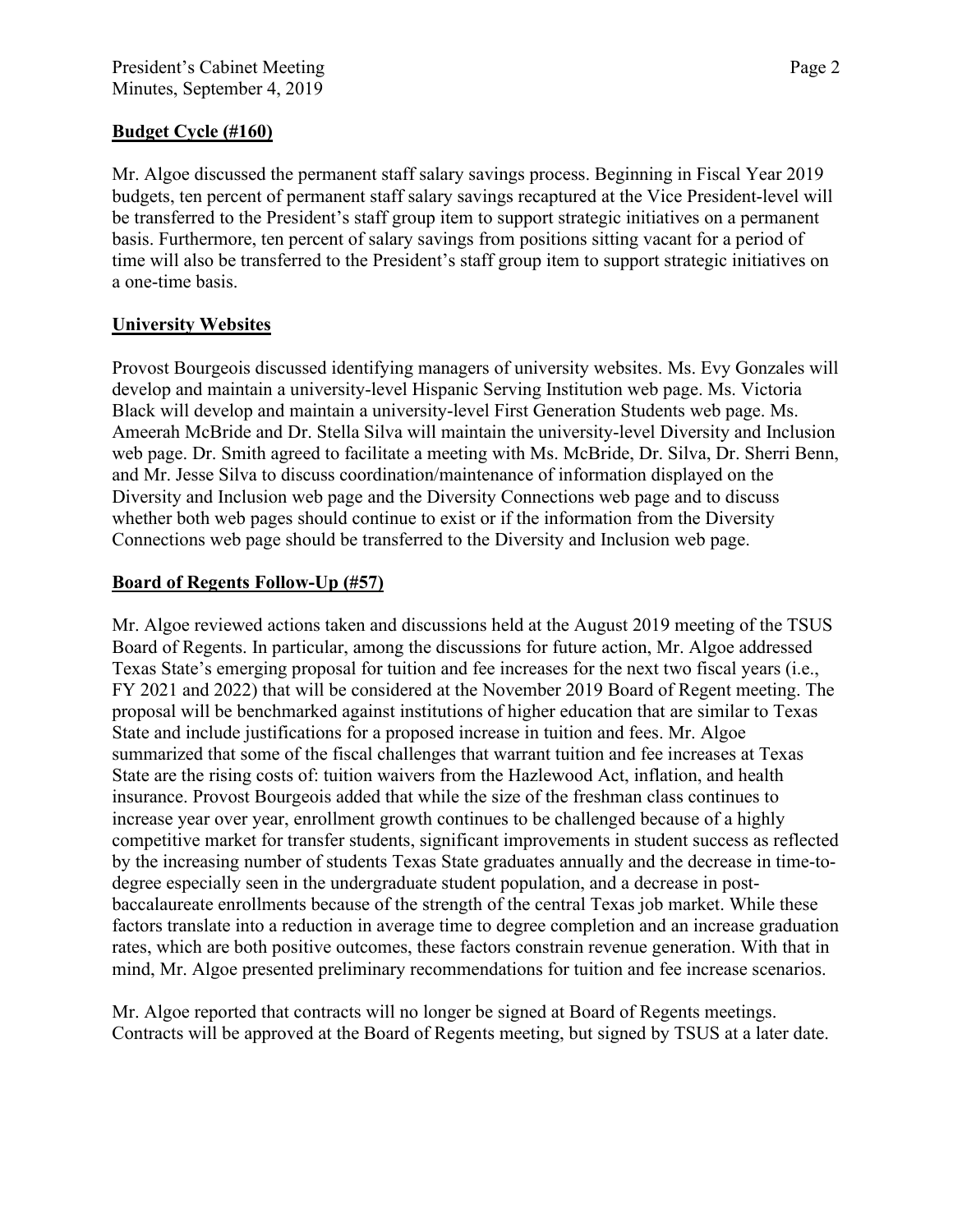President's Cabinet Meeting Page 3 Minutes, September 4, 2019

Provost Bourgeois summarized topics discussed at the Chief Academic Officers meeting. In particular, TSUS is exploring two initiatives, including a new Chancellor's Research Award program and a revision to the existing "Grow Your Own Program."

## **Chancellor's Meeting with the President's Follow-Up (#623)**

This item was not discussed.

## **President's Update (#556)**

Per President Trauth, Provost Bourgeois asked Cabinet Members to remind their divisional staff, who are enrolled in College or University Credit Courses, about UPPS 04.04.35, Professional Development and Educational Opportunities. Department heads may allow full-time regular staff to take one course during regular work hours if the staff member's department head determines that the release will not materially affect department operations. The release time is not granted to employees enrolled in on-line courses, nor is it granted to give employees time to study or complete work related to the course. The university will be auditing the granting of these requests.

Per President Trauth, Provost Bourgeois shared that in preparation for November 12, 2019, when the Supreme Course hears arguments related to DACA, a task force or working group will be formed to encourage the development of extra and co-curricular programming related to DACA and immigration issues and to raise awareness of the support services that the university provides to students concerning these matters.

Per President Trauth, Provost Bourgeois asked Cabinet members to explore ways the university and its divisions can host and promote a Safety and Security Week, dedicated to raising awareness and conducting appropriate drills.

### **Significant Issues (#01)**

Mr. Pierce shared some "take aways" from the Ransomware Attack at Sul Ross State University and reviewed Texas State's strategies for preventing similar attacks. Mr. Pierce underscored the importance of using CrashPlan to back-up all university computers.

Provost Bourgeois briefly discussed improving student engagement and success for students attending the Round Rock Campus. Among the strategies recently recommended, two concerns were highlighted: increasing library hours on Saturdays and allowing students swipe access to the Avery building after hours.

Dr. Teis inquired if the Texas State marching band will be attending the Texas State versus Southern Methodist University game in Dallas on September 14, 2019. Provost Bourgeois will find out and report back to Cabinet members.

Dr. Breier invited Cabinet members to visit the Texas State Alumni Tent before the Texas State versus Wyoming game on September 7, 2019.